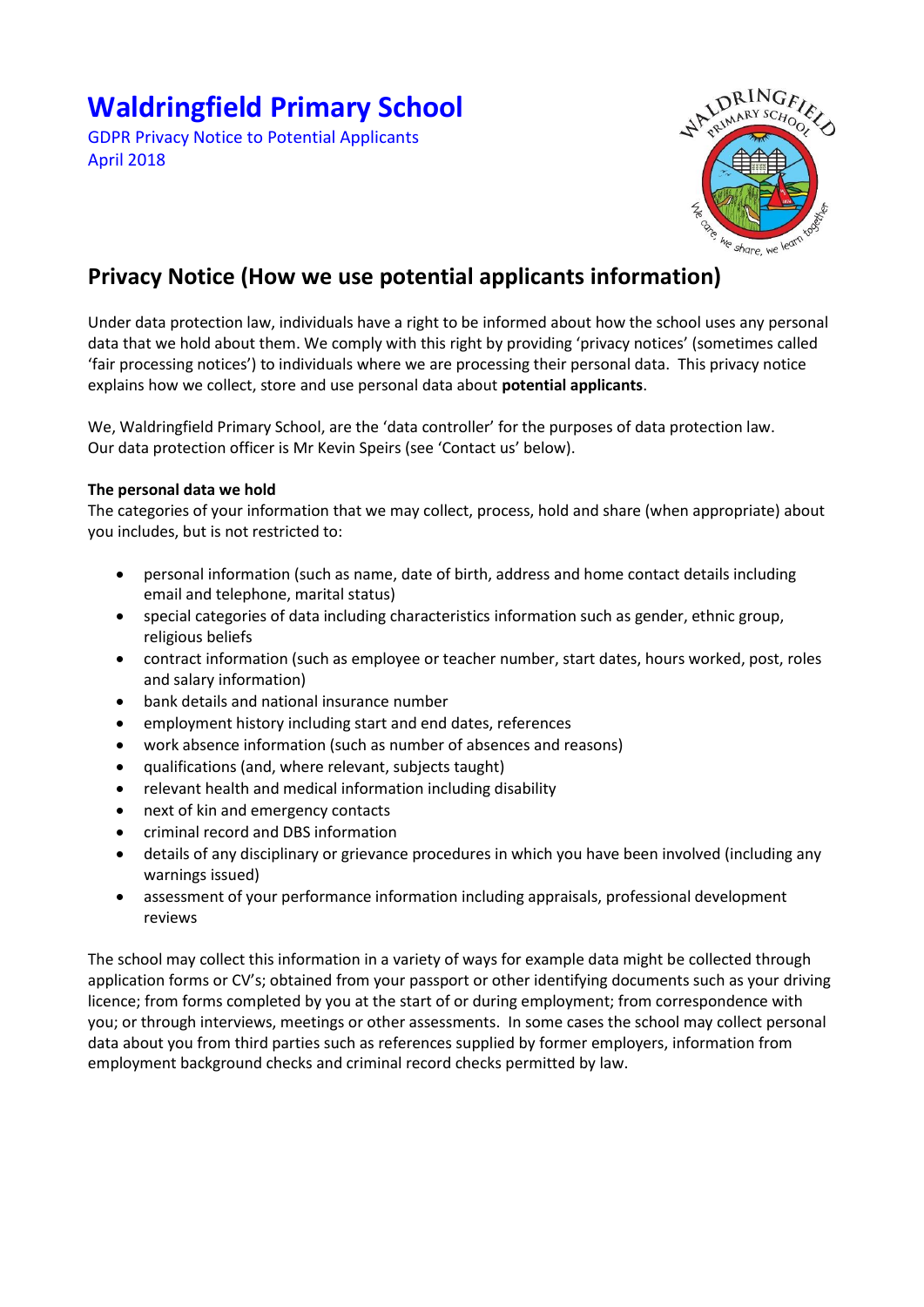#### **Why we collect and use this information**

We use your data to:

enable the development of a comprehensive picture of your suitability for the role

#### **The lawful basis on which we process this information**

We only collect and use your data when the law allows us to. Most commonly, we process it where it is necessary for:

- the performance of a contract or to enter into a contract
- compliance with a legal obligation
- the legitimate interests of the school
- to carry out obligations or exercise rights under employment law
- the individual who the data is about has given personal consent
- to protect an individual's vital interests (this applies only in the cases of life or death)
- administering justice or for exercising statutory governmental or other public functions

Less commonly, we may also use personal information about you where it is necessary for:

- health/medical safeguards
- monitoring equal opportunities and the rights of individuals

#### **Collecting this information**

Whilst the majority of information you provide to us is mandatory, some of it is provided to us on a voluntary basis. In order to comply with data protection legislation, we will inform you whether you are required to provide certain previous workforce information to us or if you have a choice in this.

#### **When should this information be provided**

We expect to be in receipt of your data on applying for a job with our school. Further data may be required if you are successful. If you do not provide data relevant to statutory or contractual obligations we cannot consider your application.

#### **Automated decision making**

Employment decisions are not based on automated decision making.

#### **Storing this information**

We hold your data for six months following the interview data after this time it will be destroyed in accordance with our Data Protection Policy.

#### **Who we share this information with**

We will share this information with the senior leadership team and relevant governors involved in recruitment.